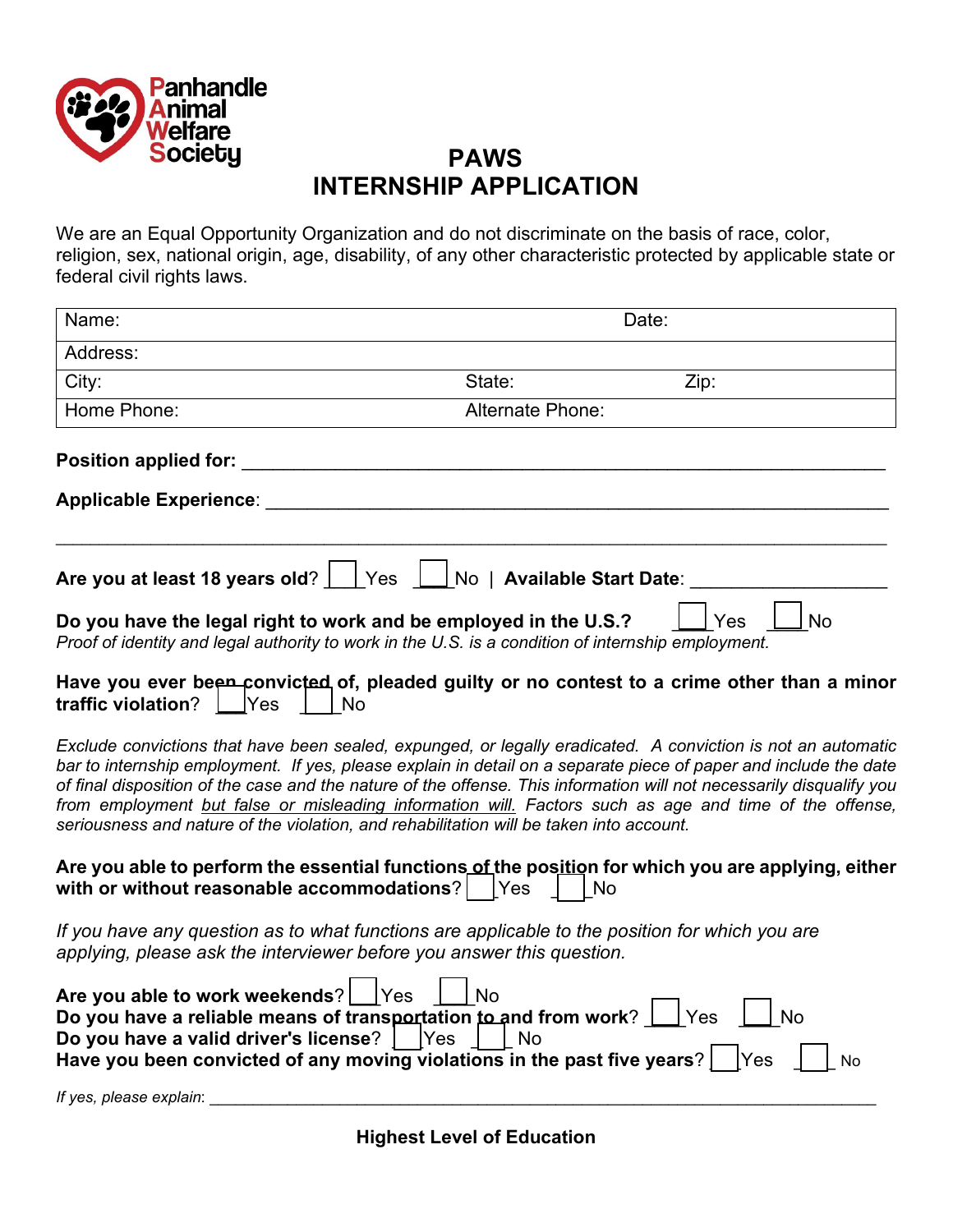| Name of School/City State: |                    |  |
|----------------------------|--------------------|--|
| Course of Study:           | Degree or Diploma: |  |